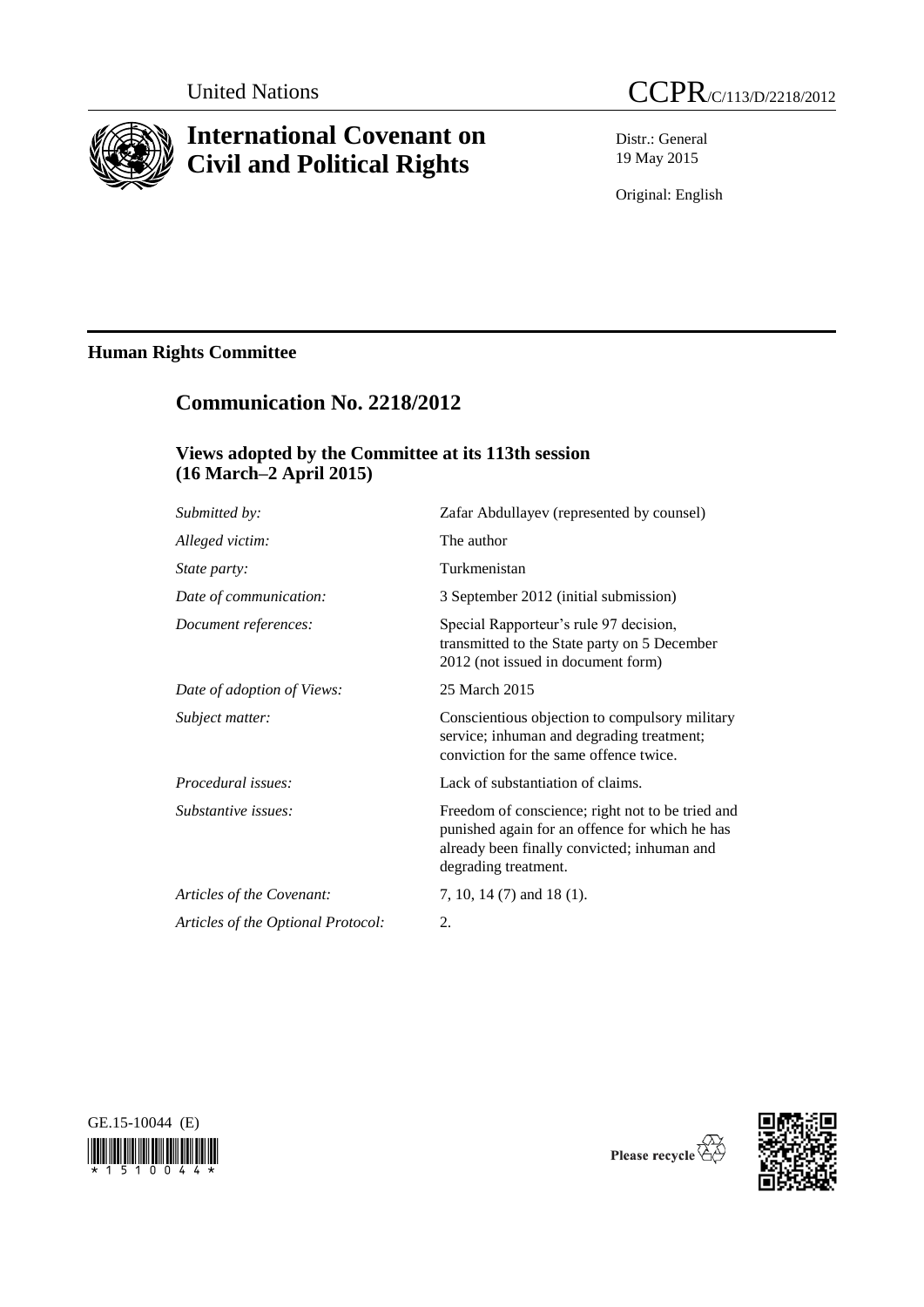## **Annex**

# **Views of the Human Rights Committee under article 5, paragraph 4, of the Optional Protocol to the International Covenant on Civil and Political Rights (113th session)**

concerning

### **Communication No. 2218/2012**\*

| Submitted by:          | Zafar Abdullayev (represented by counsel) |
|------------------------|-------------------------------------------|
| Alleged victim:        | The author                                |
| <i>State party:</i>    | Turkmenistan                              |
| Date of communication: | 3 September 2012 (initial submission)     |

*The Human Rights Committee*, established under article 28 of the International Covenant on Civil and Political Rights,

*Meeting on* 25 March 2015,

*Having concluded* its consideration of communication No. 2218/2012, submitted to the Human Rights Committee on behalf of Zafar Abdullayev under the Optional Protocol to the International Covenant on Civil and Political Rights,

*Having taken into account* all written information made available to it by the author of the communication and the State party,

*Adopts* the following:

#### **Views under article 5, paragraph 4, of the Optional Protocol**

1.1 The author is Zafar Abdullayev, a Turkmen national, born in 1987. He claims to be the victim of a violation by Turkmenistan of his rights under articles 7, 14 (7) and 18 (1) of the International Covenant on Civil and Political Rights. Although the author does not invoke article 10 of the Covenant specifically, the communication also appears to raise issues under that article. The Optional Protocol entered into force for Turkmenistan on 1 May 1997. The author is represented by counsel.

1.2 By note verbale dated 7 December 2012, the Committee informed the author that the Special Rapporteur on new communications and interim measures had decided not to issue a request for interim measures of protection.

<sup>\*</sup> The following members of the Committee participated in the examination of the present communication: Yadh Ben Achour, Lazhari Bouzid, Sarah Cleveland, Olivier de Frouville, Yuji Iwasawa, Ivana Jelić, Duncan Laki Muhumuza, Photini Pazartzis, Mauro Politi, Víctor Manuel Rodríguez-Rescia, Fabián Omar Salvioli, Dheerujlall Seetulsingh, Anja Seibert-Fohr, Yuval Shany, Konstantine Vardzelashvili and Margo Waterval.

The texts of a joint opinion of Committee members Yuji Iwasawa, Anja Seibert-Fohr, Yuval Shany and Konstantine Vardzelashvili (concurring) and of an individual opinion of Committee member Yuval Shany (partly concurring, partly dissenting) are appended to the present Views.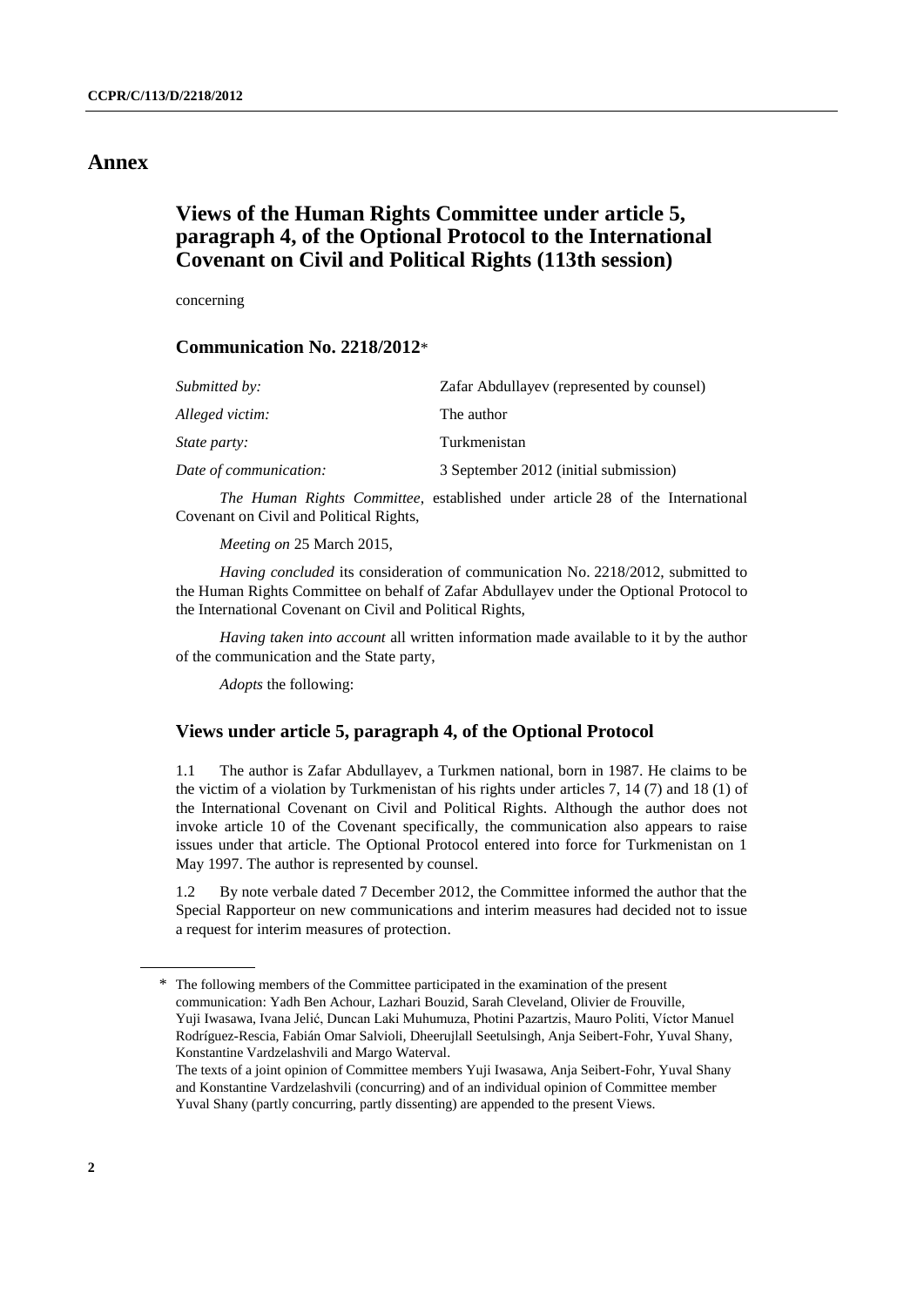#### **The facts as presented by the author**

2.1 The author explains that he has never been charged with a criminal or administrative offence other than his repeated criminal convictions as a conscientious objector. He was baptized as a Jehovah's Witness.

2.2 In the autumn of 2005, shortly after he turned 18, he was called up by the Military Commissariat to perform his compulsory military service. He explained orally and in writing to representatives of the Military Commissariat that his religious beliefs as a Jehovah's Witness did not permit him to undertake military service. His call-up was deferred for an indefinite period of time. In the spring of 2009, he was summoned for the spring call-up for military service. He again explained orally and in writing to representatives of the Military Commissariat the reasons why he would not undertake military service. On an unspecified date, he was charged under article 219 (1) of the Criminal Code for refusing to perform military service.

2.3 The author's trial took place on 8 April 2009 before Dashoguz City Court. He testified that he became a Jehovah's Witness in 2006 and that, from his study of the Bible, he had learned that servants of God should not take up weapons, learn war, or in any other way support the military or participate in military activity. He expressed willingness to fulfil his civic obligations by performing alternative civilian service. The Dashoguz City Court handed down a 24-month conditional sentence, under article 219 (1) of the Criminal Code. He was to be monitored regularly by the police. The author's conditional sentence ended in April 2011.

2.4 On 26 November 2011, the author was arrested by the police and brought to the Military Commissariat for the call-up for military service. The author again explained that his beliefs prevented him from undertaking military service. He was subsequently again charged under article 219 (1) of the Criminal Code.

2.5 On 6 March 2012, the author's case was examined by the Dashoguz City Court. He reiterated the reasons why his beliefs did not permit him to perform military service and expressed willingness to perform alternative service. He was again convicted under article 219 (1) of the Criminal Code but this time sentenced to 24 months of imprisonment. He was arrested in the courtroom and placed in detention.

2.6 On 27 March 2012, the Dashoguz Regional Court dismissed the author's appeal. On an unspecified date, the author appealed to the Supreme Court of Turkmenistan, but his appeal was dismissed on 10 July 2012.

2.7 The author was detained in the Dashoguz remand facility and later transferred to the LBK-12 prison, near the town of Seydi. Immediately upon his arrival at the LBK-12 prison, he was placed in quarantine for 10 days, when prison guards beat him on the head and on the soles of his feet with batons.

2.8 The author maintains that he has exhausted the available domestic remedies concerning his claim under article 18 (1) of the Covenant. As to his claims under articles 7 and 14 (7) of the Covenant, he maintains that there was no effective domestic remedy available to him. He refers to the concluding observations of the Committee against Torture concerning Turkmenistan, 1 in which the Committee noted the lack of an independent and effective complaint mechanism in the State party for receiving and conducting impartial and comprehensive investigations into torture allegations, in particular by prisoners and pretrial detainees. As to his claim under article 14 7, he notes that the Special Rapporteur on freedom of religion or belief had urged Turkmenistan to revise its legislation, which

 $1$  See CAT/C/TKM/CO/1, para. 11.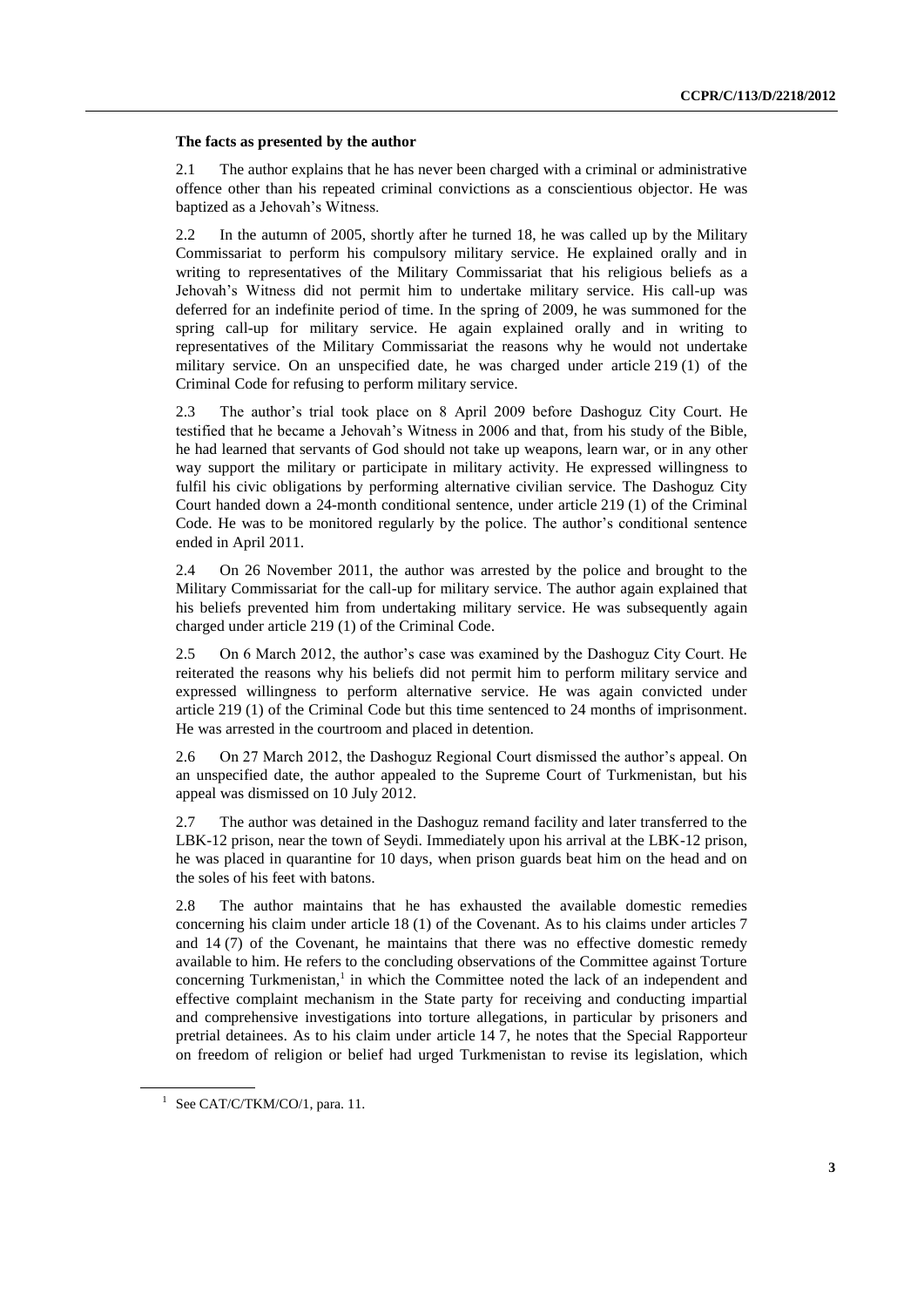allowed defendants to be sentenced twice for the same offence, and notes that the State party has failed to act on those recommendations.

#### **The complaint**

3.1 The author claims that his imprisonment on account of his religious beliefs in itself constituted inhuman or degrading treatment within the meaning of article 7 of the Covenant.

3.2 He also claims that he was ill-treated by the prison guards of the LBK-12 prison, again in violation of his rights under article 7 of the Covenant.

3.3 The author further claims to be the victim of a violation of article 7 of the Covenant on account of the conditions at the LBK-12 prison. He refers, inter alia, to the report of February 2010 of Turkmenistan's Independent Lawyers Association, in which it is noted that the LBK-12 prison is situated in a desert with winter temperatures of minus 20 degrees Celsius and, in summer, heatwaves reaching 50 degrees. The prison is overcrowded and prisoners infected with tuberculosis and skin diseases are kept together with healthy inmates (see also para. 5.3 below). Although the author does not specifically invoke article 10 of the Covenant, the communication also appears to raise issues under that article.

3.4 The author furthermore claims a violation of his rights under article 14 (7) of the Covenant as he was convicted twice for his refusal to accept military service owing to his religious beliefs. He notes that, under article 219 (1) of the Criminal Code, refusing the call-up for military service is punishable by imprisonment for a maximum of two years and that article 18 (4) of the Law on Conscription and Military Service permits repeated call-up for military service, stipulating that a person refusing military service is exempt from further call-up only after he has received and served two criminal sentences.

3.5 The author also claims that his criminal prosecutions, convictions and imprisonment on account of his conscientious objection to military service have violated his rights under article 18 (1) of the Covenant. He notes that he repeatedly informed the Turkmen authorities that he was willing to fulfil his civic duties by performing genuine alternative service; however the State party's legislation does not provide for the opportunity to perform any alternative service.

#### **State party's observations on admissibility and merits**

4. By note verbale of 17 March 2014, the State party informed the Committee that, inter alia, the author's case has been "carefully considered by the relevant law enforcement bodies of Turkmenistan and no reason had been found to appeal the court decision". The criminal offence committed by the author was "determined accurately according to the Criminal Code of Turkmenistan". It further notes that, under article 41 of the Constitution, "protection of Turkmenistan is the sacred duty of every citizen". General conscription is compulsory for male citizens. In addition, the author did not meet the criteria for persons to be exempted from military service as provided for under article 18 of the Law on Military Conscription and Military Service.

#### **Author's comments on the State party's observations**

5.1 On 14 May 2014, the author noted that the State party does not contest the facts as set out in the communication. The only justification that the State party provides is that he was convicted and imprisoned as a conscientious objector to military service because he did not qualify for an exemption under article 18 of the Law on Conscription and Military Service. This shows the State party's total disregard for its commitments under article 18 of the Covenant and the Committee's jurisprudence upholding the right to conscientious objection to military service. Furthermore, the State party does not contest the author's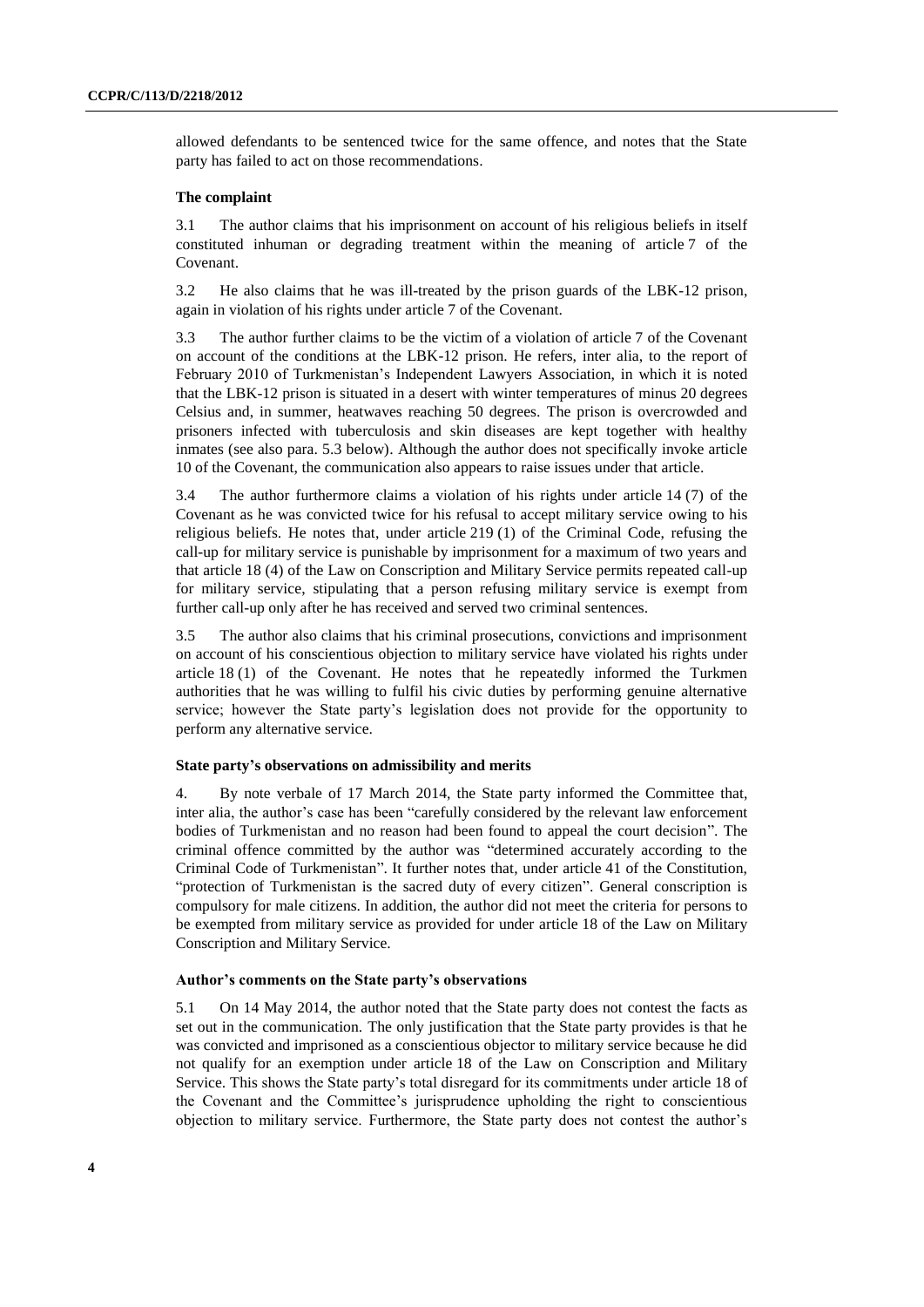allegations that he has suffered inhuman and degrading treatment at the hands of the prison officials, in contravention of article 7 of the Covenant.

5.2 The author reiterated his claims that his repeated prosecution, conviction and imprisonment violated his rights under articles 7, 14 (7) and article 18 (1) of the Covenant. He requests the Committee to direct the State party (a) to acquit him of the charges under article 219 (1) of the Criminal Code and to expunge his criminal record; (b) to provide him with appropriate monetary compensation for the non-pecuniary damages suffered; and (c) to provide him with appropriate monetary compensation for the legal expenses he has incurred before the Committee.

5.3 On 22 October 2014, the author added that he was released on 6 March 2014, after serving his prison term. He reiterates the facts of his case and adds that, on 3 April 2012, he was transferred to the LBK-12 colony in the city of Seydi. Upon arrival, he was placed in the colony's isolation block for 10 days. There, the Head of the Operations Unit, Mr. S., organized his ill-treatment and humiliation. The author was subjected to beatings with clubs on the soles of his feet "and not just once", "goose stepping", doing push-ups, running, "screaming certain words" and sitting on the floor with stretched-out legs. As to the conditions in the isolation block, he notes that it lacked basic hygiene, that there were around 40 inmates in one cell, and that a metal barrel, emptied once a day, served as a toilet in the cell. During the day, inmates had to sit on the concrete cell floor and at night-time they were given dirty blankets which were insufficient for all prisoners. He also notes that, after his release, he was ordered to report to the police once a week over a certain period of time.

#### **Issues and proceedings before the Committee**

#### *Consideration of admissibility*

6.1 Before considering any claim contained in a communication, the Human Rights Committee must, in accordance with rule 93 of its rules of procedure, decide whether or not the case is admissible under the Optional Protocol to the Covenant.

6.2 The Committee has ascertained, as required under article 5 (2) (a) of the Optional Protocol, that the same matter is not being examined under another procedure of international investigation or settlement.

6.3 The Committee takes note that the author has exhausted all effective available remedies. It also notes that the State party has not invoked article 5 2 (b) of the Optional Protocol to challenge the admissibility of the communication. Accordingly, the Committee concludes that it is not precluded by article  $5(2)(b)$  of the Optional Protocol from examining the communication.

6.4 The Committee considers that the author's claims raising issues under articles 7, 10, 14 (7) and article 18 (1) of the Covenant are sufficiently substantiated for the purposes of admissibility, declares them admissible and proceeds to their examination on the merits.

#### *Consideration of merits*

7.1 The Human Rights Committee has considered the communication in the light of all the information made available to it by the parties, as provided for under article 5 (1) of the Optional Protocol.

7.2 The Committee takes note of the author's claim that, upon arrival at the LBK-12 prison on 3 April 2012, he was subjected to ill-treatment by the prison guards in violation of article 7 of the Covenant. It notes that the author has provided a detailed description of the manner in which he was ill-treated while in isolation, as well as the identity of the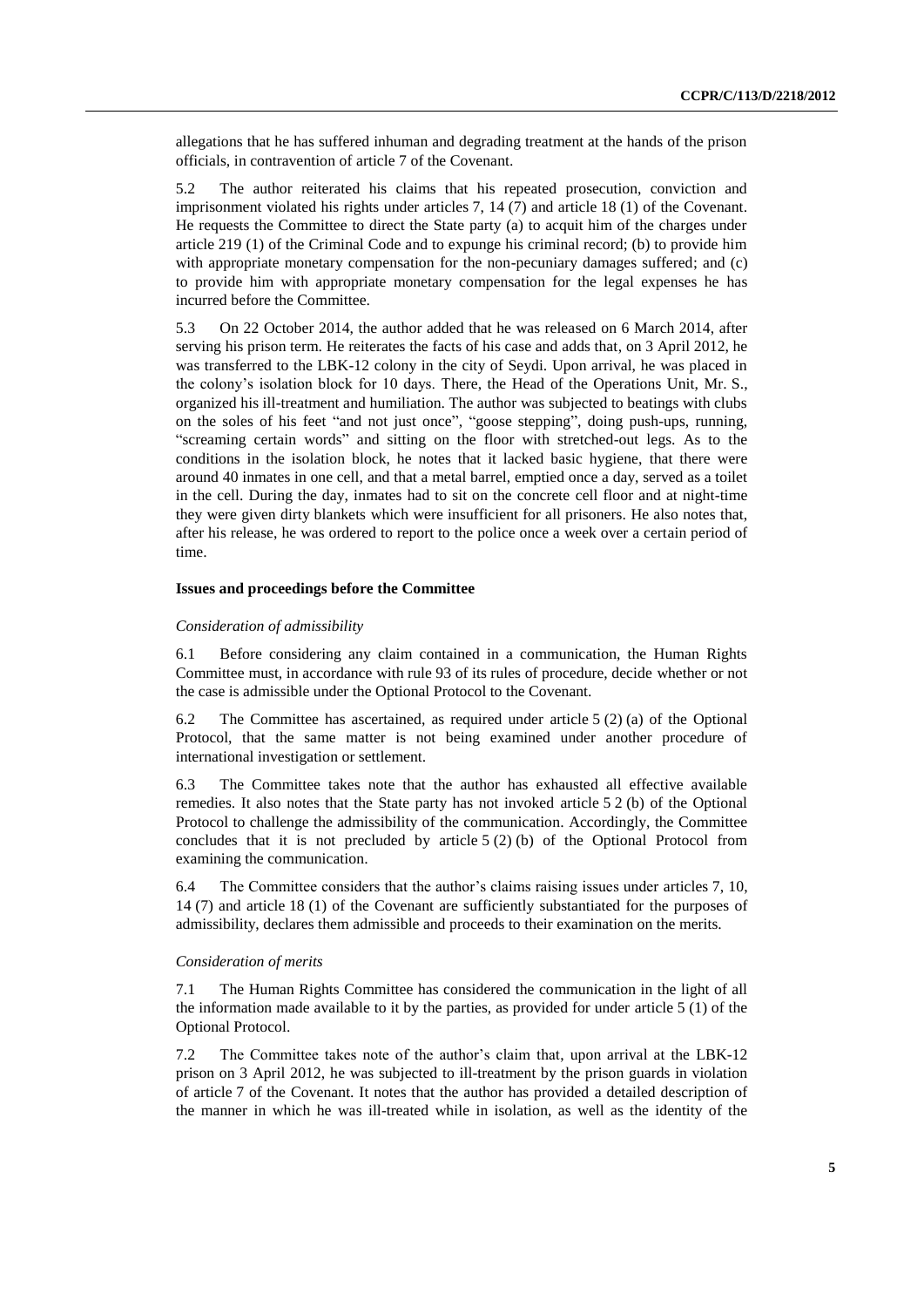organizer of his ill-treatment. The author claimed that he was placed in the colony's isolation block for 10 days, was beaten, subjected to "goose stepping", doing push-ups, running, and sitting on the floor with stretched-out legs. The Committee further notes that the author's detailed allegations and his argumentation regarding the lack of adequate mechanisms for investigation of torture claims in Turkmenistan were not refuted by the State party. The Committee also recalls that complaints of ill-treatment must be investigated promptly and impartially by competent authorities. 2 In the absence of any other pertinent information on file, the Committee decides that due weight must be given to the author's allegations. Accordingly, it concludes that the facts as presented reveal a violation of the author's rights under article 7 of the Covenant.

7.3 The Committee notes the author's detailed claims concerning the deplorable prison conditions at the LBK-12 prison. He claimed, for example, that the isolation block lacked basic hygiene, there were around 40 inmates in one cell, a metal barrel emptied once a day served as a toilet in the cell; and that, during the day, inmates had to sit on the concrete cell floor and that at night-time they were given dirty blankets, insufficient in number (see paras. 3.3 and 5.3 above). The Committee notes that these allegations were not contested by the State party. The Committee recalls that persons deprived of their liberty may not be subjected to any hardship or constraint other than that resulting from the deprivation of liberty: they must be treated in accordance with, inter alia, the Standard Minimum Rules for the Treatment of Prisoners. 3 In the absence of any other pertinent information on file, the Committee decides that due weight must be given to the author's allegations. Accordingly, the Committee finds that confining the author in such conditions constitutes a violation of his right to be treated with humanity and with respect for the inherent dignity of the human person under article 10 (1) of the Covenant.<sup>4</sup>

7.4 The Committee further notes the author's claim under article 14 (7) of the Covenant that he has been convicted and punished twice for his objection to perform the compulsory military service. The Committee also notes that, on 8 April 2009, the Dashoguz City Court convicted the author under article 219 (1) of the Criminal Code for his refusal to perform the compulsory military service, handing down a 24-month conditional sentence, and that he was then again convicted by the same court under article 219 (1) of the Criminal Code on 6 March 2012 and sentenced to 24 months of effective imprisonment. The Committee further notes the author's submission that article 18 (4) of the Law on Conscription and Military Service permits repeated call-up for military service and stipulates that a person refusing military service is exempt from further call-up only after he has received and served two criminal sentences. It notes in addition that these claims were not refuted by the State party.

7.5 The Committee recalls its general comment No. 32, wherein, inter alia, it stated that article 14 (7) of the Covenant provides that no one shall be liable to be tried or punished again for an offence of which they have already been finally convicted in accordance with the law and penal procedure of each country*.* Furthermore, repeated punishment of conscientious objectors for not obeying a renewed order to serve in the military may amount to punishment for the same crime if such subsequent refusal is based on the same

<sup>&</sup>lt;sup>2</sup> Human Rights Committee, general comment No. 20 (1992) on the prohibition of torture and cruel treatment or punishment.

<sup>&</sup>lt;sup>3</sup> See for example communication No. 1520/2006, *Mwamba v.Zambia*, Views adopted on 10 March 2010, para. 6.4.

<sup>4</sup> See for example communication No. 1530/2006, *Bozbey v. Turkmenistan*, Views adopted on 27 October 2010, para. 7.3.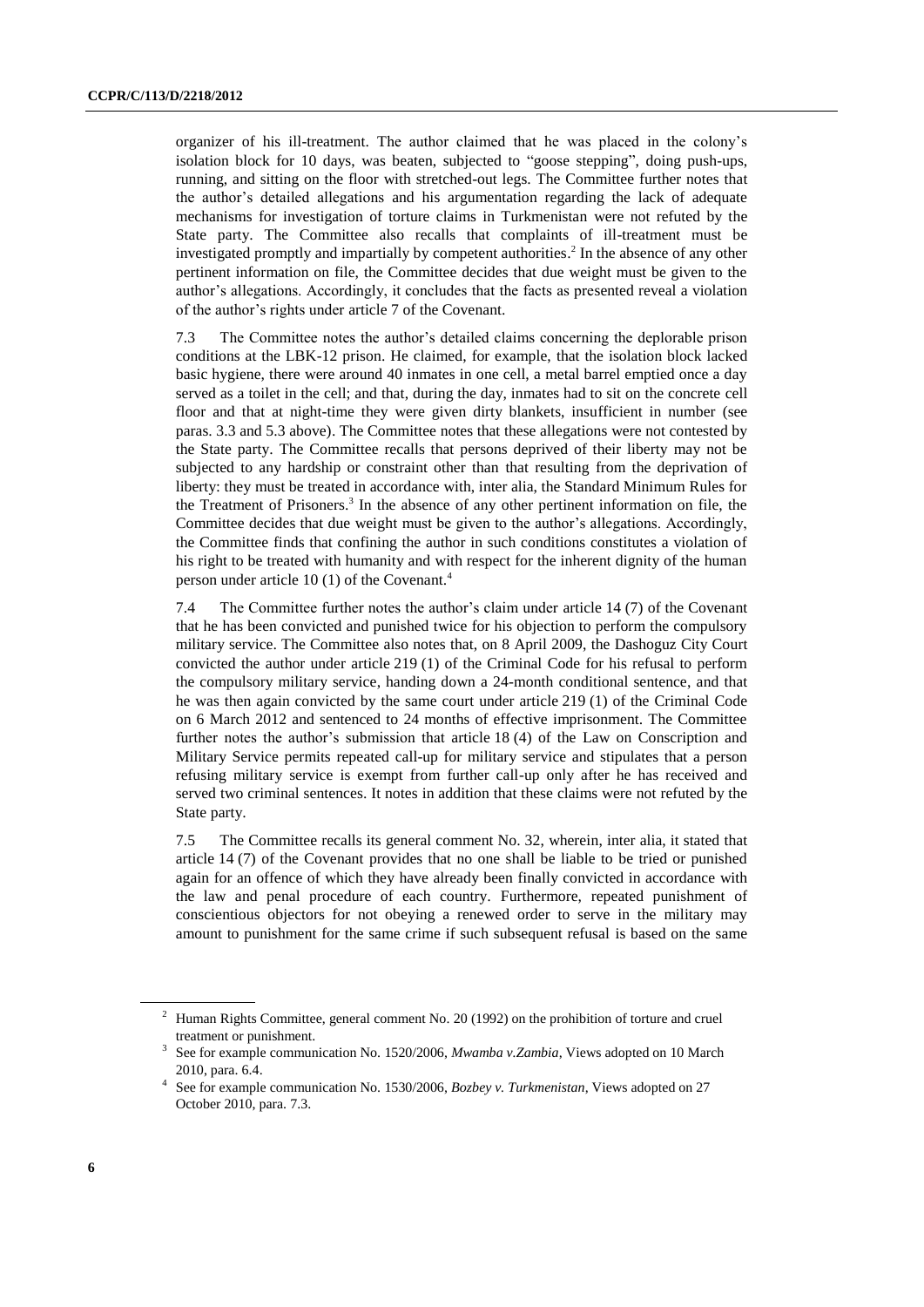constant resolve grounded in reasons of conscience.<sup>5</sup> The Committee notes that, in the present case, the author has been tried and punished twice under the same provision of the Turkmen Criminal Code on account of the fact that, as a Jehovah's Witness, he objected to, and refused to perform, his compulsory military service. In the circumstances of the present case, and in the absence of contrary information from the State party, the Committee concludes that the author's rights under article 14 (7) of the Covenant have been violated.

7.6 The Committee further notes the author's claim that his rights under article 18 (1) of the Covenant have been violated, owing to the absence in the State of an alternative to compulsory military service. His refusal to perform military service on account of his religious conscience thus led to his criminal prosecution and subsequent imprisonment. The Committee takes note of the State party's submission that the criminal offence committed by the author was "determined accurately according to the Criminal Code of Turkmenistan" and that, pursuant to article 41 of the Constitution, "Protection of Turkmenistan is the sacred duty of every citizen" and that general conscription is compulsory for male citizens.

7.7 The Committee recalls its general comment No. 22, in which it considers that the fundamental character of the freedoms enshrined in article 18 1 is reflected in the fact that no derogation from that article may be made, even in time of public emergency, as stated in article 4 (2) of the Covenant. The Committee recalls its prior jurisprudence to the effect that, although the Covenant does not explicitly refer to a right of conscientious objection, such a right derives from article 18, inasmuch as the obligation to be involved in the use of lethal force may seriously conflict with the freedom of conscience.<sup>6</sup> The right to conscientious objection to military service inheres in the right to freedom of thought, conscience and religion. It entitles any individual to an exemption from compulsory military service if such service cannot be reconciled with that individual's religion or beliefs. The right must not be impaired by coercion. A State may, if it wishes, compel the objector to undertake a civilian alternative to military service, outside the military sphere and not under military command. The alternative service must not be of a punitive nature. It must be a real service to the community and compatible with respect for human rights.<sup>7</sup>

7.8 In the present case, the Committee considers that the author's refusal to be drafted for compulsory military service derives from his religious beliefs and that the author's subsequent convictions and sentences amounted to an infringement of his freedom of conscience, in breach of article 18 (1) of the Covenant. The Committee recalls that repression of the refusal to be drafted for compulsory military service exercised against persons whose conscience or religion prohibit the use of arms is incompatible with article  $18(1)$  of the Covenant.<sup>8</sup> It also recalls that, during the consideration of the State party's initial report under article 40 of the Covenant, it previously expressed its concern that the Law on Conscription and Military Service, as amended on 25 September 2010, does not recognize a person's right to exercise conscientious objection to military service

<sup>5</sup> See the Committee's general comment No. 32 (2007) on article 14: right to equality before courts and tribunals and to a fair trial, paras. 54–55.

<sup>6</sup> See communications Nos. 1321/2004 and 1322/2004, *Yeo-Bum Yoon and Myung-Jin Choi v. the Republic of Korea*, Views adopted on 3 November 2006, para. 8.3; and No. 1786/2008, *Jong-nam Kim et al. v. Republic of Korea*, Views adopted on 25 October 2012, para. 7.3.

<sup>7</sup> See communications Nos. 1642-1741, *Min-Kyu Jeong et al v. The Republic of Korea*, Views adopted on 24 March 2011, para. 7.3; and No. 1786/2008, *Jong-nam Kim et al. v. Republic of Korea* (see footnote 13), para. 7.4.

<sup>8</sup> See communications Nos. 1642-1741, *Min-Kyu Jeong et al v. The Republic of Korea* (see footnote 14), para. 7.4; No. 1786/2008, *Jong-nam Kim et al. v. Republic of Korea* (see footnote 13), para. 7.5; and No. 2179/2012, *Young-kwan Kim et al. v. Republic of Korea*, Views adopted on 15 October 2014, para. 7.4.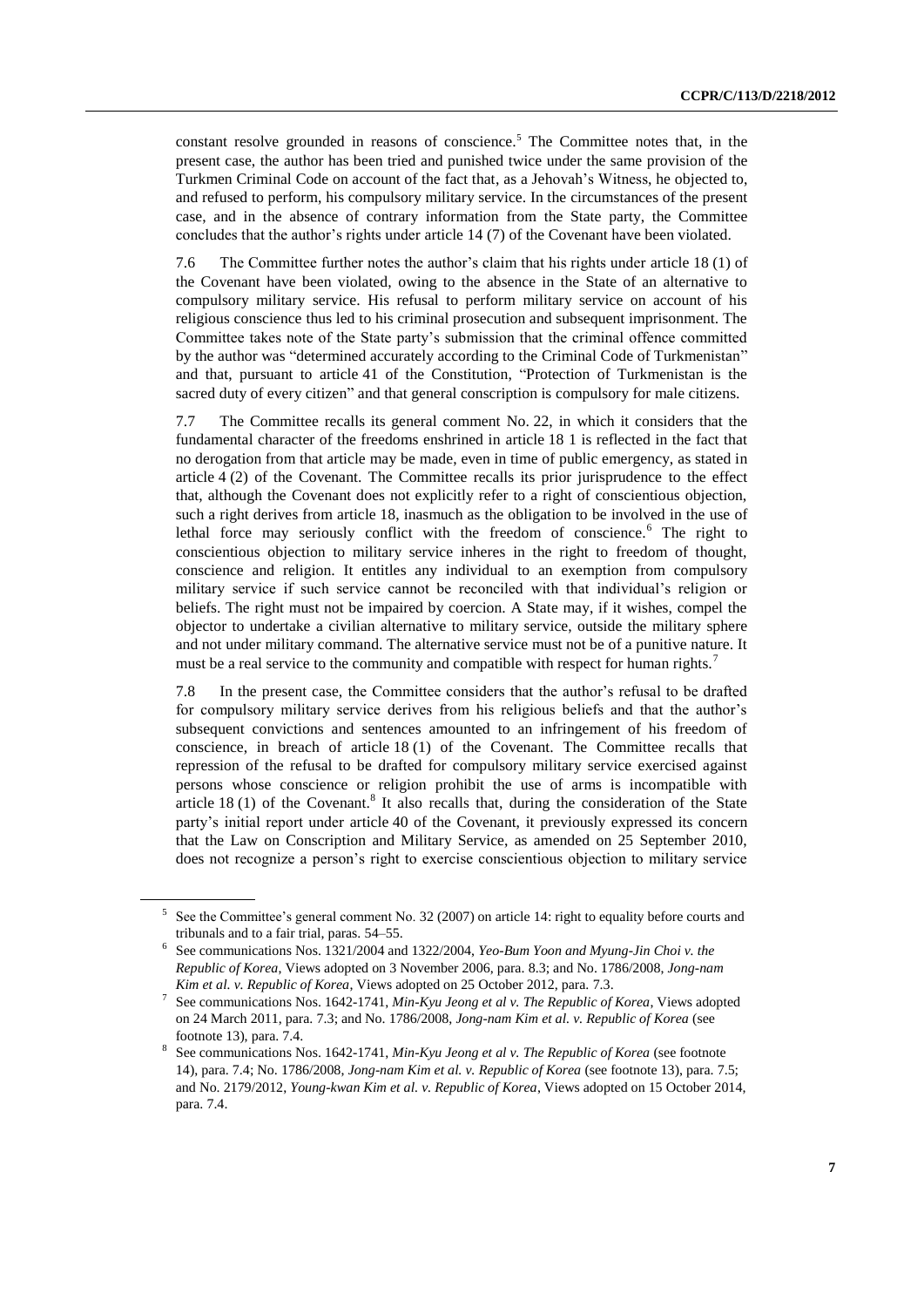and does not provide for any alternative military service, and recommended that the State party inter alia take all the necessary measures to review its legislation with a view to providing for alternative service.<sup>9</sup>

8. The Human Rights Committee, acting under article 5 (4) of the Optional Protocol to the International Covenant on Civil and Political Rights, is of the view that the State party has violated the author's rights under articles 7, 10 (1), 14 (7) and 18 (1) of the Covenant.

9. In accordance with article 2 (3) (a) of the Covenant, the State party is under an obligation to provide the author with an effective remedy, to include an impartial, effective and thorough investigation of the author's claims falling under article 7, prosecution of any person(s) found to be responsible; expunging of his criminal record; and full reparation, including appropriate compensation. The State party is under an obligation to avoid similar violations of the Covenant in the future, including the adoption of legislative measures guaranteeing the right to conscientious objection.

10. Bearing in mind that, by becoming a party to the Optional Protocol, the State party has recognized the competence of the Committee to determine whether or not there has been a violation of the Covenant and that, pursuant to article 2 of the Covenant, the State party has undertaken to ensure to all individuals within its territory and subject to its jurisdiction the rights recognized in the Covenant, and to provide an effective and enforceable remedy in case a violation has been established, the Committee wishes to receive from the State party, within 180 days, information about the measures taken to give effect to the Committee's Views. The State party is also requested to publish the Committee's Views.

<sup>&</sup>lt;sup>9</sup> Human Rights Committee, concluding observations on Turkmenistan (CPR/C/TKM/CO/1, para. 16).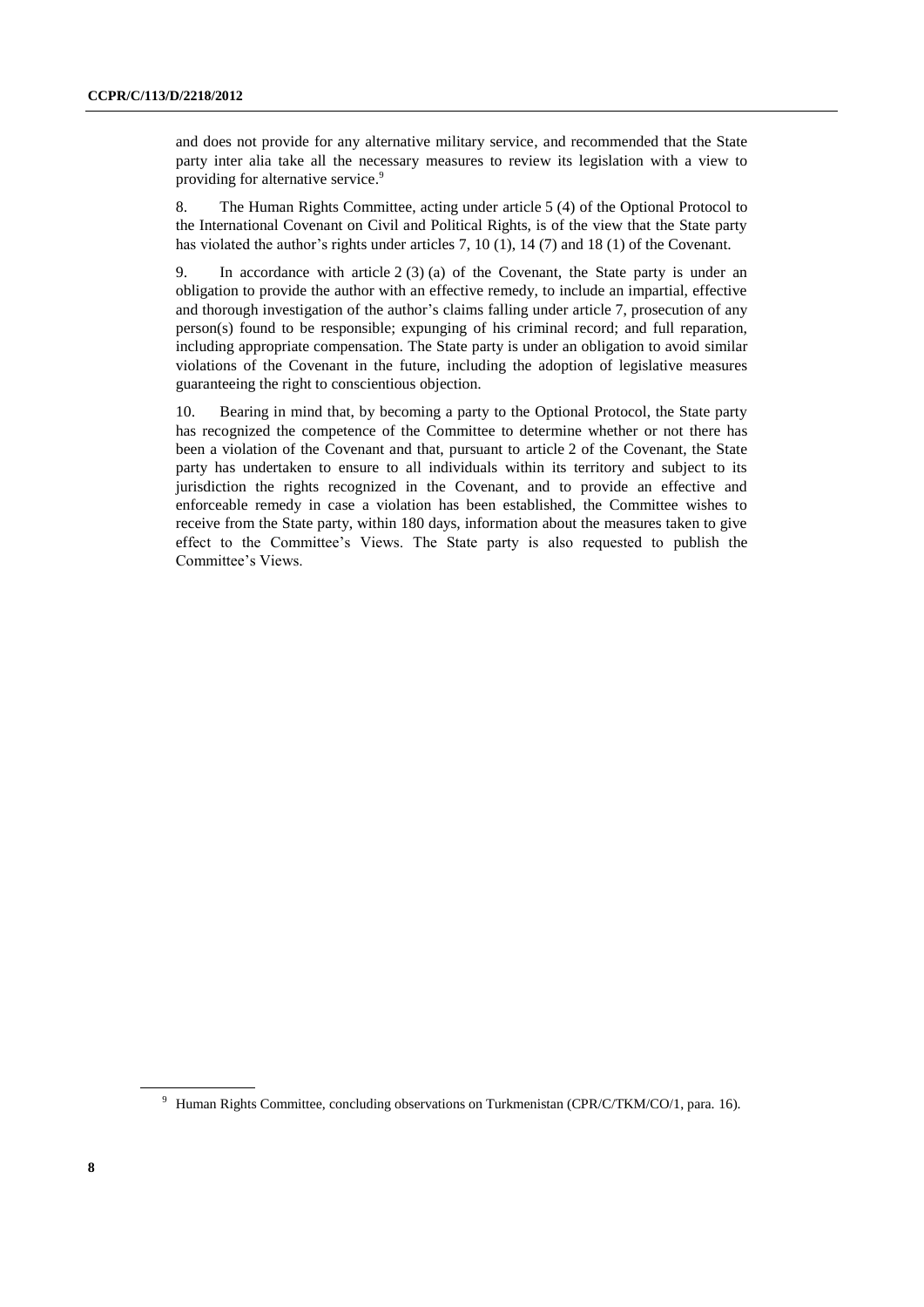## **Appendices**

## **Appendix I**

[Original: English]

### **Joint opinion of Committee members Yuji Iwasawa, Anja Seibert-Fohr, Yuval Shany and Konstantine Vardzelashvili (concurring)**

1. We concur with the Committee's conclusion that the State party has violated the rights of the author under article 18 (1) of the Covenant, but for somewhat different reasons. We believe that the majority should have adhered to the approach it employed in its Views on similar issues in 2006 and 2010, which analysed the authors' rights to conscientious objection to military service as an instance of manifestation of belief in practice, which is subject to limitation under article  $18(3)$ .<sup>1</sup> Instead, in 2011, the majority of the Committee shifted its approach and treated the right to conscientious objection to military service as part of the absolutely protected right to hold a belief.<sup>2</sup> Despite the objections in separate opinions, 3 the Committee has employed this absolute approach in recent cases, including in paragraphs 7.7 and 7.8 of the present Views. We do not consider the majority's explanations for the change of analysis persuasive. We do, however, conclude that the criminal conviction of the author for refusing to perform military service in the present case was not justified under article 18 (3) and therefore that the State party has violated his rights under article 18 (1).

<sup>&</sup>lt;sup>1</sup> See communications No. 1321-1322/2004, *Yeo-Bum Yoon and Myung-Jin Choi v. The Republic of Korea*, Views adopted by the Committee on 3 November 2006 and No. 1593-1603/2007, *Eu-min Jung et al v. the Republic of Korea*, Views adopted by the Committee on 23 March 2010.

<sup>2</sup> See communication Nos. 1642-1741/2007, *Jeong et al. v. the Republic of Korea*, Views adopted on 24 March 2011, appendix (individual opinion of Committee members Yuji Iwasawa, Gerald L. Neuman, and Michael O'Flaherty (concurring)).

<sup>3</sup> See communications No. 1853-1854/2008, *Atasoy and Sarkut v. Turkey*, Views adopted on 29 March 2012, appendix I (individual opinion of Committee member Gerald L. Neuman, jointly with members Yuji Iwasawa, Michael O'Flaherty and Walter Kälin (concurring)); No. 1786/2008, *Kim et al. v. the Republic of Korea*, Views adopted on 25 October 2012, appendix III (individual opinions of Committee member Walter Kälin (concurring)) and appendix IV (Committee members Gerald L. Neuman and Yuji Iwasawa (concurring)); No. 2179/2012, *Kim et al. v. the Republic of Korea*, Views adopted on 15 October 2014, appendix I (joint opinion of Committee members Yuji Iwasawa, Gerald L. Neuman, Anja Seibert-Fohr, Yuval Shany and Konstantine Vardzelashvili (concurring)).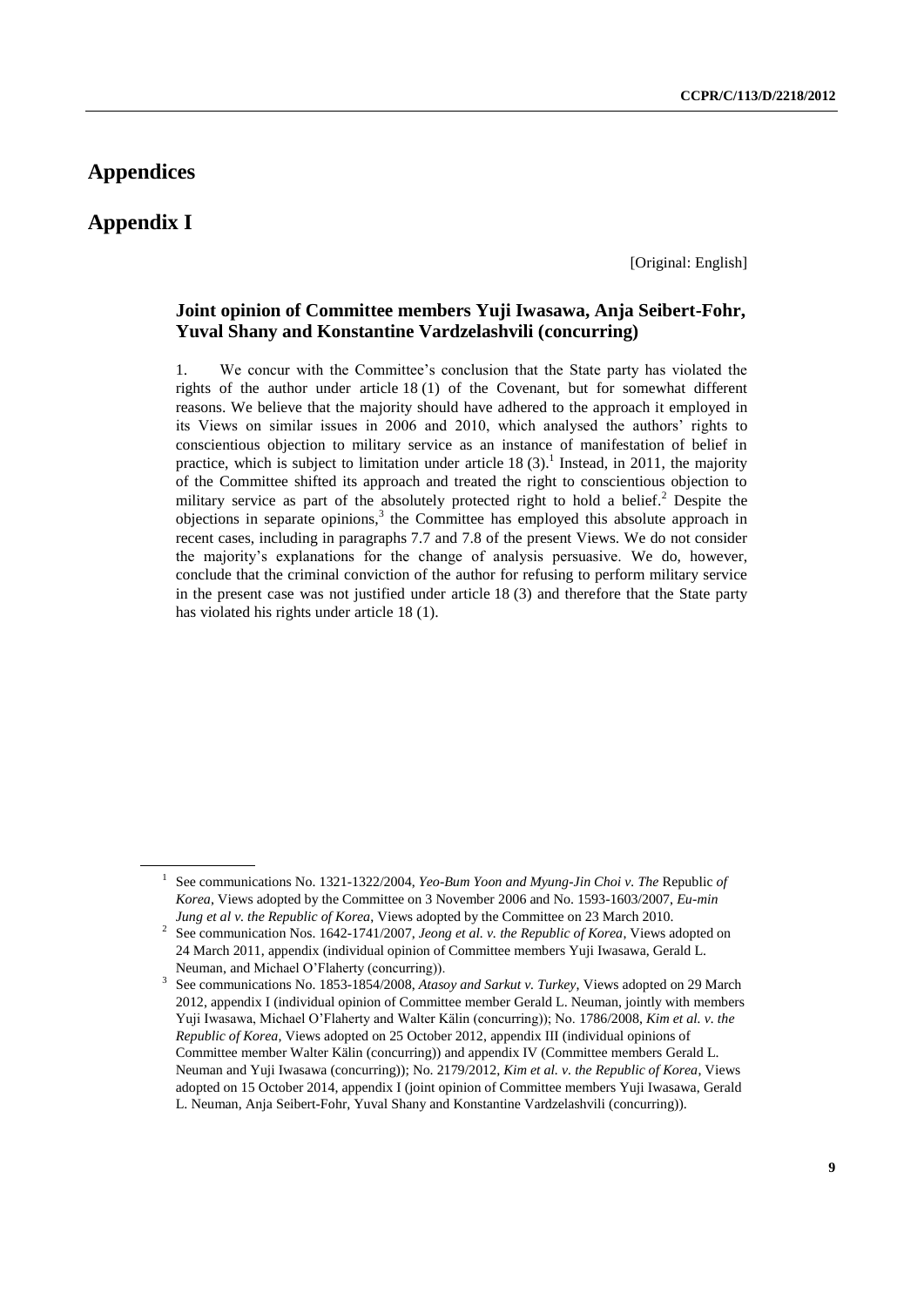# **Appendix II**

[Original: English]

### **Individual opinion of Committee member Yuval Shany (partly concurring, partly dissenting)**

1. I have associated myself with the joint individual opinion authored by Committee members Iwasawa *et al* with respect to the reasoning espoused by the majority on the Committee, underlying the finding of a violation of article 18 of the Covenant by the State party. In this additional individual opinion, I wish to express my concerns about the findings reached by the majority on the Committee with respect to the violation of article 14 (7) by the State party.

2. Article 14 (7) of the Covenant reflects the *ne bis in idem* or "double jeopardy" principle, which is designed to ensure that no one should be tried more than once for the same offence. According to the Views of the Committee, the author's rights were violated because he was tried twice under article 219 (1) of the Criminal Code in two separate instances for failing to report for military service in 2009 and 2011. According to paragraph 7.5 of the Views of the Committee, "repeated punishment of conscientious objectors for not having obeyed a renewed order to serve in the military may amount to punishment for the same crime if such subsequent refusal is based on the same constant resolve grounded in reasons of conscience". Since the grounds for the author's refusal to serve were, on both occasions, the same reasons of conscience—his belief as a Jehovah's Witness in the wrongfulness of military service—the Committee found a violation of article 14 (7) of the Covenant. I am however of the view that a more nuanced approach to the application of article  $14(7)$  is required and I am not convinced that, in the circumstances of the case, it was sufficiently shown that the author's right not to be tried twice for the same offence was in fact violated.

3. When considering the application of the *ne bis in idem* principle, it is important to distinguish between instances of an individual being repeatedly tried for exactly the same offence—comprising the same *actus reus*—and instances of an individual being tried for offences which have similar characteristics, but which were committed at different points in time, i.e. having different *actus rei.* There is no doubt that article 14 (7) covers repeated trials belonging to the first category of cases, but its application to the second set of trials is less clear-cut, and depends on the particular nature of the various multiple trials. In the present case, the author was tried twice, but not for exactly the same offence: the first time, he was tried for a refusal to serve in the military in 2009, and the second time he was tried for a similar refusal in 2011. His case thus falls under the second category of multiple trials alluded to above, which may sometimes, but not always, violate the *ne bis in idem*  principle.

4. The situation of the author, who has been repeatedly called up for military service and repeatedly refused call-up, is analogous to that of other individuals tried repeatedly for offences stemming from a "constant resolve" involving a rejection of the overarching social norm captured by the relevant criminal prohibitions (for the purpose of applying article 14 (7) it is not relevant whether or not opposition to the substantive social norm in question is protected by the Covenant). Such a constant resolve may underlie, for example, practices of chronic tax evasion, involvement in an ongoing bigamous relationship or continuing possession of substances designated as unlawful by the State party.